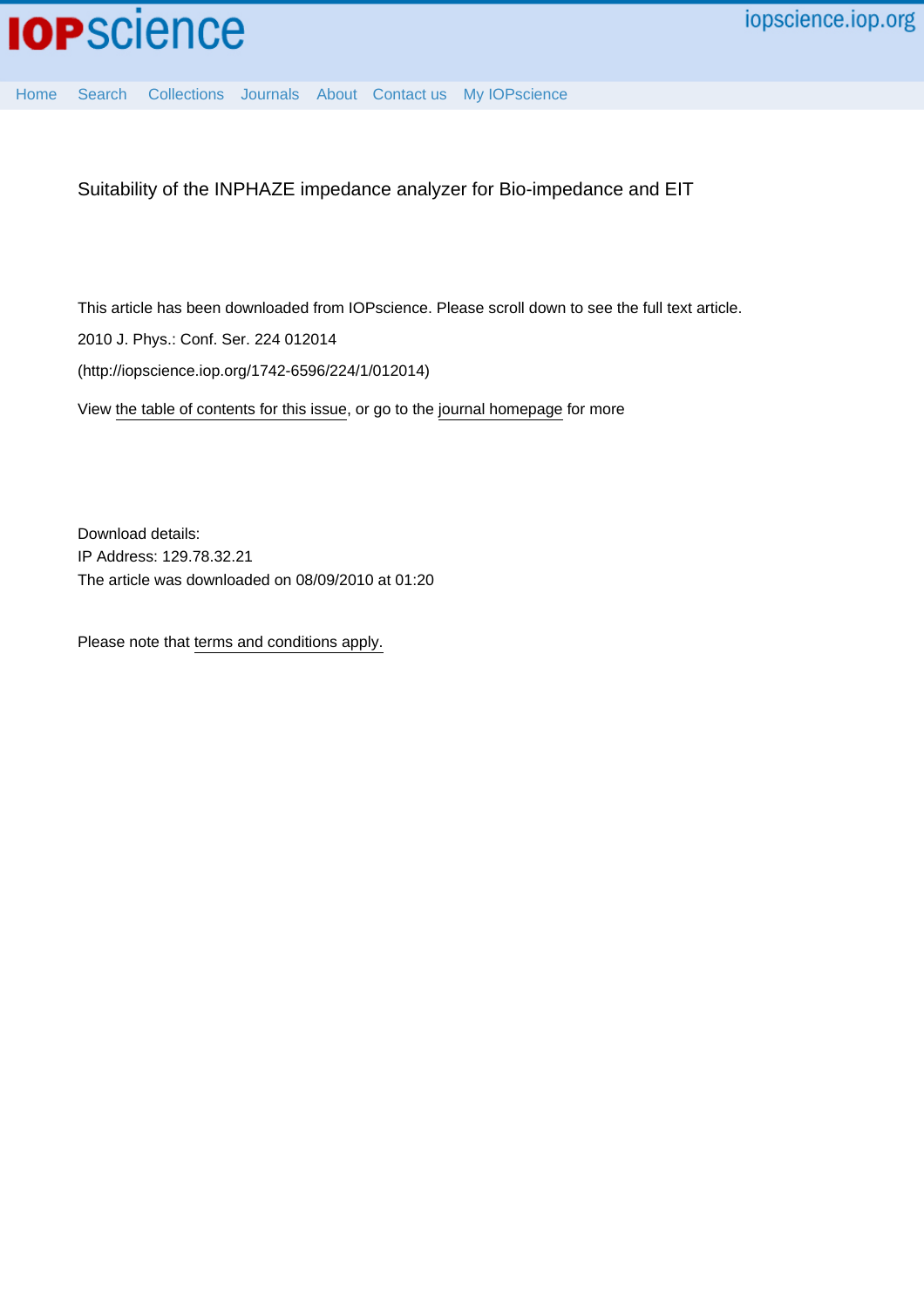# **Suitability of the INPHAZE impedance analyzer for Bioimpedance and EIT**

### **Sugashine Jeganathan Andre van Schaik, Craig Jin and Alistair McEwan,**

CARLAB, School of Electrical and Information Engineering, The University of Sydney, NSW, Australia, 2006. alistair.mcewan@sydney.edu.au

**Abstract:** The suitability of a new impedance analyzer 'INPHAZE' for bio-impedance and Electrical Impedance Tomography (EIT) is investigated using measurements on simple resistive and capacitive models, and readily available biological objects. The INPHAZE is an impedance spectrometer developed to measure the impedance of thin films and layers but has been used in various applications. We found that it is superior to the UCL mk2.5 EIT system on measurements of resistive models and biological objects; however it is significantly over 10x slower as with each measurement checked for stability and SNR. We suggest that the device may provide significant improvements for bio-impedance. However for EIT we suggest exploration of expansion to more channels and the effect of reducing measurement times.

### **1. Introduction**

The purpose of this paper is to investigate the suitability of the INPHAZE impedance analyzer for bio impedance and Electrical Impedance Tomography EIT. The INPHAZE Impedance Spectrometer is a unique electrical impedance spectroscopy device developed at The University of Sydney. The INPHAZE device operates at level of accuracy that is orders of magnitude better than other impedance spectroscopy devices with impedance precision of 0.002% and phase resolution of 0.001degree over a large frequency range from 1mHz to 1MHz and impedance range of 0.1 to  $10^{10} \Omega$  [1-3]. The device performance was assessed in laboratory conditions using saline and simple resistive and capacitive models. The INPHAZE system consists of control panel software, Impedance Spectrometer Unit which yields high resolution impedance measurements, the amplifier unit which connects the signals between the Spectrometer Unit and the sample and the impedance analyzer software which is used to view the measurement data in a variety of plot types.

# **2. Materials and methods**

The INPHAZE EIS system can easily be calibrated using the supplied Control Panel software. Each calibration result is stored in the user's personalized protocol file, so the system can be personally calibrated under different loads and conditions depending on each user's application. The INPHAZE EIS system is supplied with a range of high-precision resistors and capacitors for calibration and measurement purposes. The system has been calibrated with the supplied  $100\Omega$  resistor as the calibration load for all of the following experiments. Preceding these measurements the current flowing through the electrodes was measured as  $80\mu$ A RMS by measuring the voltage across a 1k $\Omega$ resistor connected between the electrodes. This current level is within the IEC60-601 safety regulations for frequencies 1kHz and above.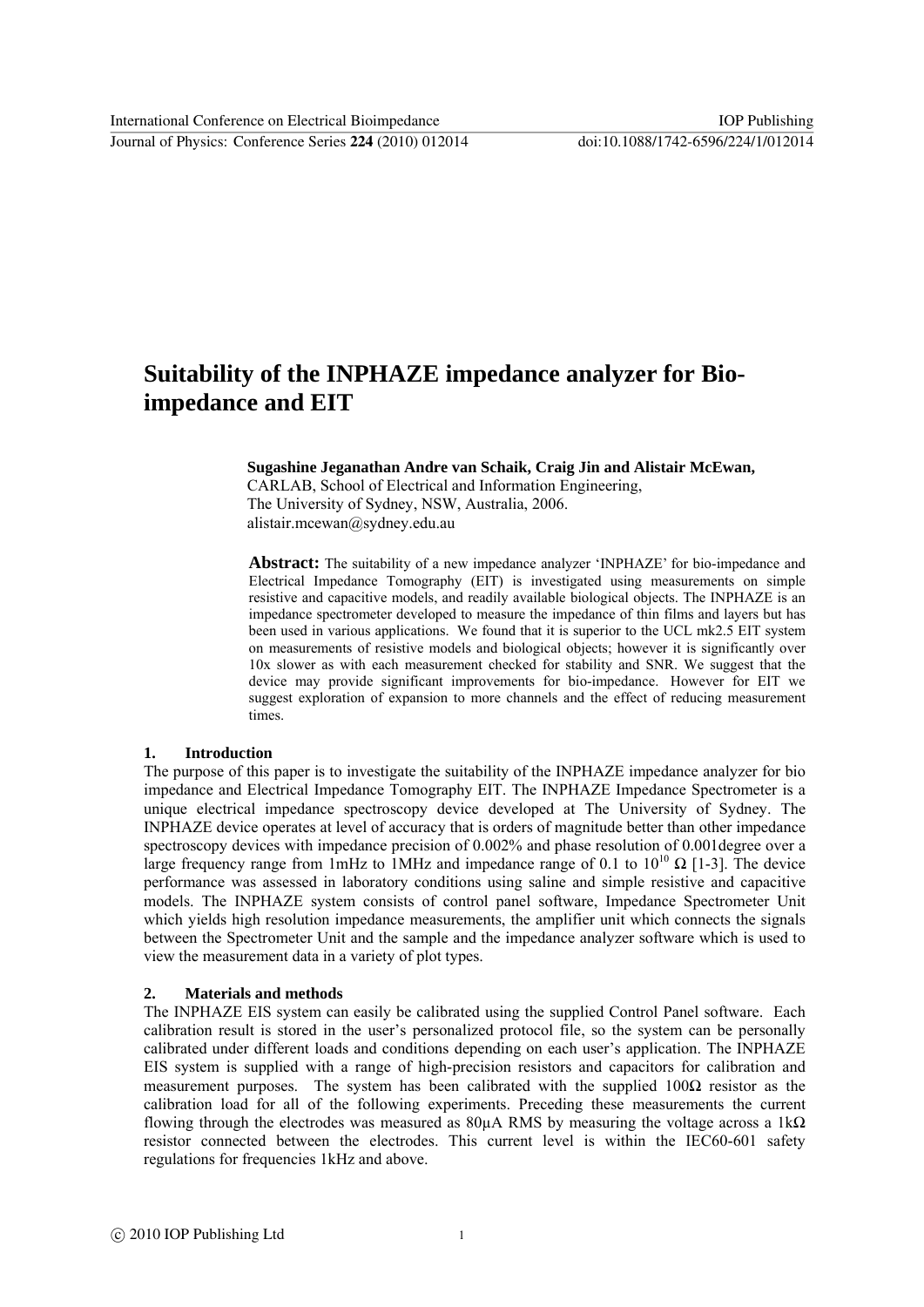# *2. 1 Simple Resistor*

The system was initially calibrated using two 100  $\Omega$  resistors, one as the sample and another as the standard. The resulting protocol file was used to measure the frequency response of resistors of values 10.003Ω, 20.3Ω, 31.3Ω, 50.1Ω, 59.4Ω, 73.5Ω. The experiment was performed over a frequency range of 10 Hz to 1MHz in steps of 1, over three spectra.

#### *2.2 Contact Impedance Influence*

The four terminal setup in Fig 1 was used to measure the contact impedance of a resistive sample. With the contact resistors R1, R2, R3 and R4 kept constant at 1k  $\Omega$ , resistors of values 100  $\Omega$ , 73.5 $\Omega$ , 59.4Ω, 50.1Ω, and 38.9Ω were used as the sample resistor. The experiment was performed over a frequency range of 1k Hz to 1MHz.



Fig 1: Arrangement used to measure the influence of contact impedance

# *2.3 Saline Solution*

The impedance of various concentrations of salt solution was measured using the INPHAZE device by placing the salt solution in a 16 electrode cylindrical tank of 10cm diameter and connecting the I+ and V+ electrodes to two adjacent channels, and I- and V- electrodes to the diagonally opposite channels, a four terminal connection. Concentration of the salt solution was varied from  $0.5g/L$  to  $1g/L$  to  $1.5g/L$ and for each concentration, the impedance was measured over a range of 1kHz to 1MHz.

#### *2.4 Biological Object*

The impedance of a simple biological material, a banana was measured by initially filling a plastic tube of 10 cm length and 2cm. At each end was a chloride silver disc electrode. All air bubbles were carefully eliminated. One end was permanently sealed, and the tube was filled with saline solution of 1g/L and the INPHAZE electrodes were connected to the tube, using a two terminal connection. This data was used to calibrate the measurements taken with banana. The measurement was then repeated by replacing a small quantity of the saline solution with a cylinder of banana of 1cm in diameter and 1.5 cm in length, followed by two pieces of banana of the same dimension, and then three. The measurement was taken over a frequency range of 20Hz to 1MHz.

## **3. Results**

*3.1 Simple resistor* 

The impedance vs. frequency response of all the simple resistors measured is shown in Fig 2



Fig 2: Plot of Impedance  $(\Omega \text{ m}^2)$  vs. Frequency (Hz) for simple resistors. The resistors used were 73.5, 59.4, 50.1, 31.3, 20.3 Ω from top to bottom.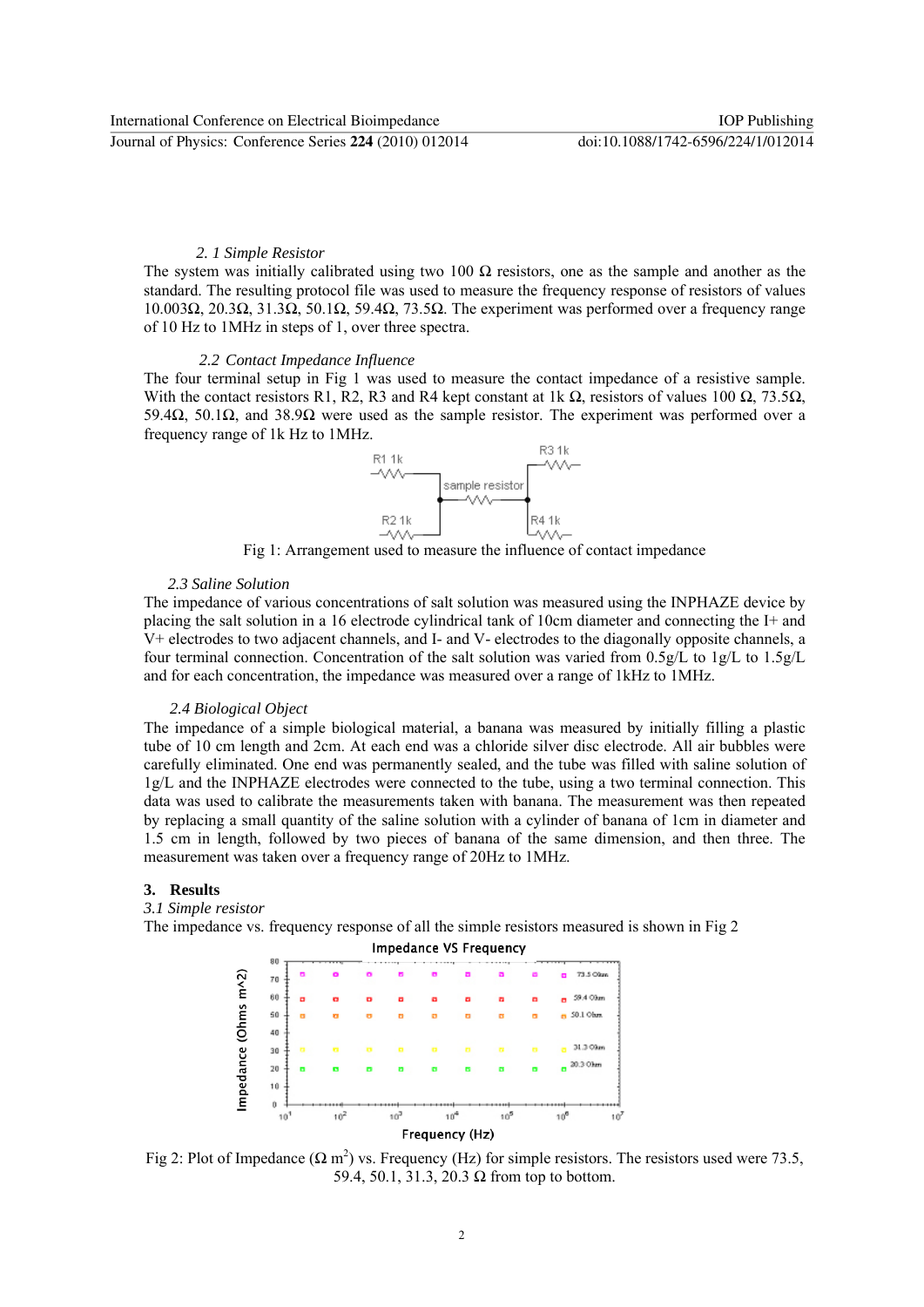#### *3.2 Contact Impedance influence*

The frequency response of the contact impedance influence measured using various resistor values for the sample resistor is shown in the plot in Fig 3.



#### Frequency (Hz)

Fig 3: Plot of Impedance  $(\Omega \text{ m}^2)$  vs. Frequency (Hz) for contact impedance measurement. The resistors used were 73.5, 59.4, 50.1, 38.9, 31.3 $\Omega$  from top to bottom.

### *3.3. Saline Solution*

The frequency response of the impedance of the saline solutions of various concentrations is shown in the plot in Fig 4. **Impedance VS Frequency** 



Frequency (Hz)

Fig 4: Plot or impedance  $(\Omega \text{ m}^2)$  vs. Frequency (Hz) of saline solutions of various concentrations.

## *3.4. Biological Object*

The frequency response of the impedance of banana calibrated with the saline solution is shown in the plot in Fig 5. 2.50E+03



Fig 5: Plot of Impedance ( $\Omega$  m<sup> $\sim$ </sup>2) vs. Frequency (Hz) of saline solution with banana